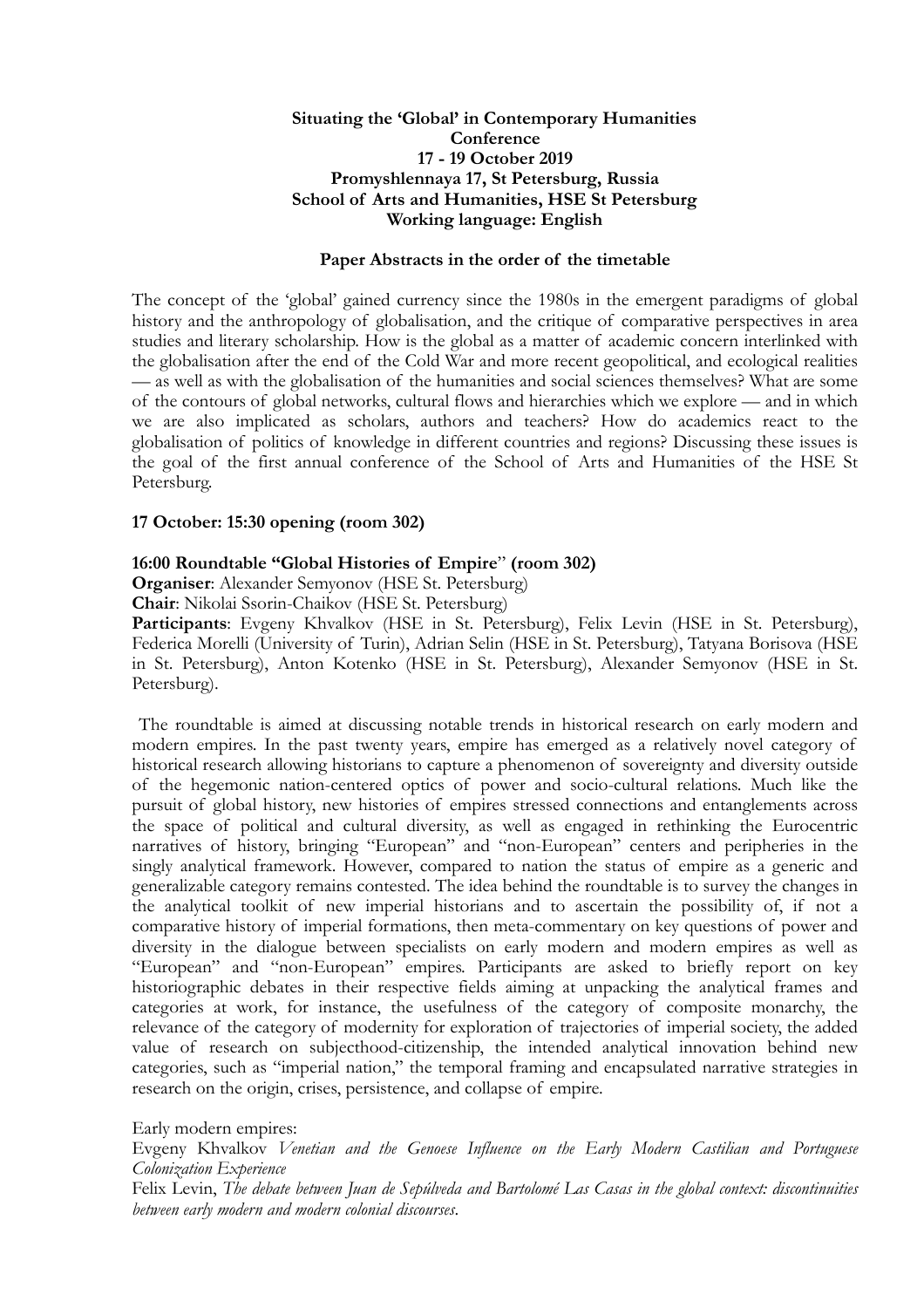Federica Morelli, *Subjecthood and citizenship in the Spanish Atlantic. Is the imperial approach useful to frame this relationship?* 

Adrian Selin, *The first attempt at "seeing like an empire": the Novgorod case in the Muscovy*

Modern empires:

Tatyana Borisova, *Empires and arms control*  Anton Kotenko, *Global history of imperial cities*  Alexander Semyonov, *Imperial continuities and imperial transformations*

### **18:30 Plenary session (room 302) Key note address: Poul Holm (Trinity College, Dublin), "The Human Touch: Why the Humanities are Needed for Global Environmental Change, and How"**

## **Ruth Maclennan (Scott Polar Research Institute, University of the Arts, London) "Cloudberries" (2019, 22 min)**

Abstract: This paper will discuss ideas of an artist's 'fieldwork' drawing on my research in the Russian Arctic and films (*Call of North*, *Hero City*). I will present *Cloudberries* (2019) filmed while travelling with an anthropologist, each of us conducting our own research, and exchanging ideas about fieldwork and practice. This paper discusses the contrasts in approach (the role of the subjective camera, open-ended questions, formal experimentation, improvisation) and their value for interdisciplinary research in the environmental humanities, giving voice to a place, and making tangible its political, poetic, psychological and environmental ecologies. 'Cloudberries' was filmed on the Kola Peninsula in a small fishing village along the Northern Sea Route during the hottest summer on record. The village has taken on geo-political significance because it is situated at the nearest point on land from the Shtokman gas field. But lives go on below the radar. The narrator the filmmaker - is 'just visiting' with her camera. She sits chatting in kitchens, meeting villagers and visitors, listening to the sounds of wildlife and the sea, a music festival, and an abandoned school house full of life. She follows paths of desire (and profit) and sets out to sea.

# **18 October 11:00-17:00 Parallel panels:**

# **Panel 1."Environmental Humanities" 18 October 11:00-17:00 (room 414)**

## **Per Högselius (KTH Royal Institute of Technology, Sweden) From uranium to water: reinterpreting resource scarcity in the history of nuclear energy**

Abstract: This paper challenges mainstream scholarly perspectives about resource scarcity in nuclear energy history. The conventional wisdom holds that *uranium* is the most critical resource in all things nuclear. By contrast, I argue that another natural resource has been at least as important: *water*. Water supplies, needed for cooling purposes, are of existential importance for nuclear energy. Massive volumes are needed – the flow in a typical modern reactor can amount to as much as 100 cubic meters per second. The water needs to continue flowing at all times, otherwise the reactor will start to heat up in a dangerous way and a core meltdown is around the corner. For this reason basically all nuclear power plants in the world are located in the immediate vicinity of very large natural bodies of water, like the sea, large lakes or major rivers. Unfortunately, this also makes them very vulnerable to flooding, as demonstrated in the most tragic way by the 2011 Fukushima disaster. I show that fears of scarcity of water has been at the heart of nuclear energy visions since as early as the 1930s, when science fiction writers started to elaborate with remarkable precision on the criticality of water for the imagined future of nuclear energy. A closer, systematic look at the most serious nuclear accidents and incidents that have actually taken place in the history of nuclear energy reveals that a vast majority of them are directly related to failures when it comes to mobilizing sufficient water supplies. The problem continues to plague the nuclear energy industry in the twenty-first century; today nuclear-hydraulic engineers struggle not only to enable sufficient volumes of water, but above all, as the world's rivers, lakes and seas are plagued by massive pollution, sufficient volumes of *clean* water.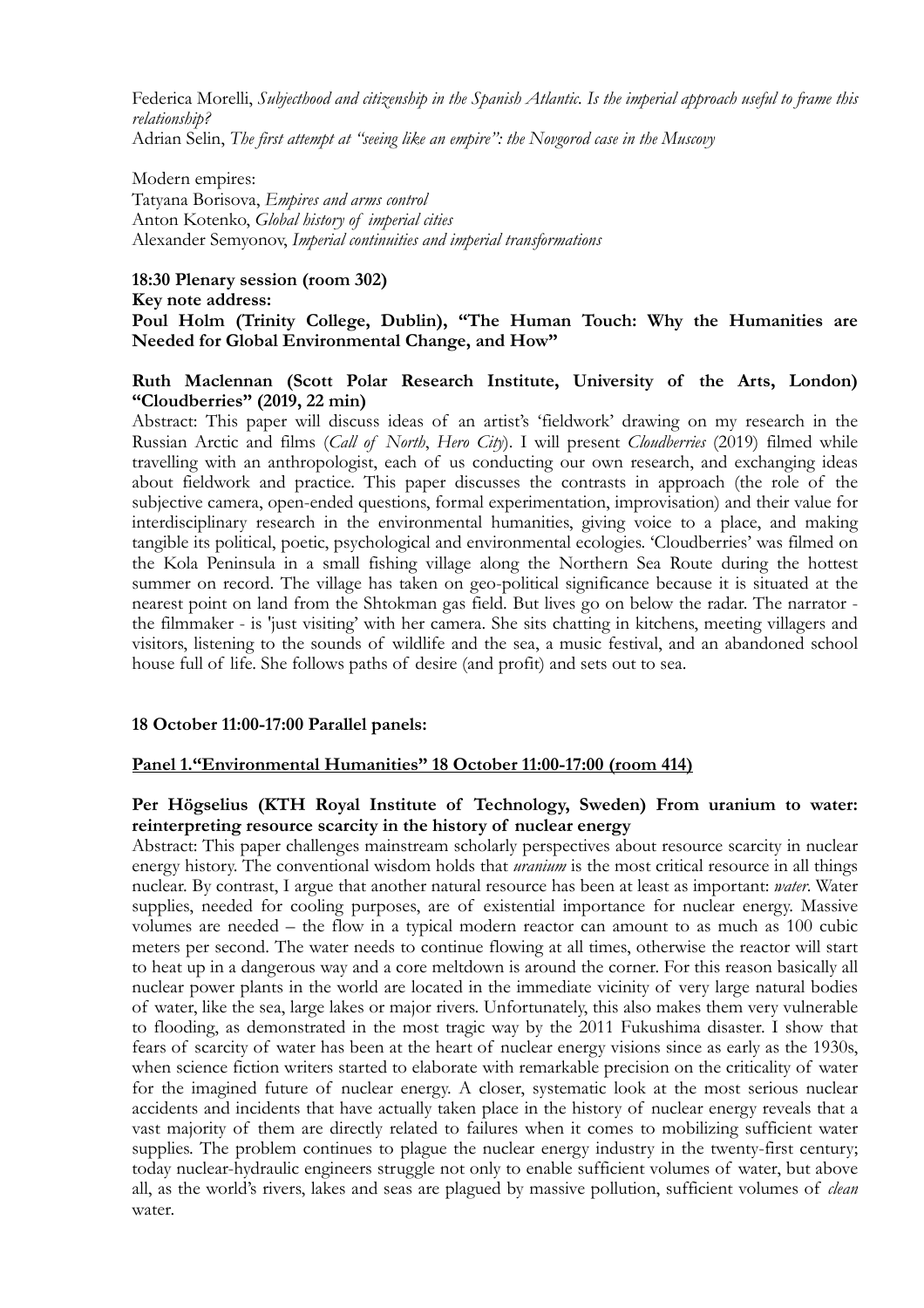### **Achim Klüppelberg (KTH Royal Institute of Technology, Sweden) Nuclear Decisionmaking in the Soviet Union: Investigating Water in Expert Cultures Concerned with the Siting of Nuclear Power Plants**

Abstract: This presentation aims to fill a twofold gap in the existing literature with regard to Soviet nuclear history. Firstly, water will be put at the centre of analysis of the Soviet nuclear programme to gain insights from formerly neglected crucial components of this particular industry. Pipes, valves, tanks, pumps, pressure mechanics and gravity approaches in passive systems all use much older inventions, which are generally not considered in the existing literature. Secondly, the cultural elements of the nuclear inner circle, composed of bureaucrats, politicians and scientific-technical personnel, will be investigated. Hence, it will be studied, how expert culture(s) influenced the decision-making process and the different forms of science communication of nuclear endeavours. It became obvious after the explosion of Chernobyl's fourth reactor block on 26 April 1986 that a specific *Technocratic Culture* in the Soviet nuclear industry hindered safety and largely contributed to this so far biggest acknowledged nuclear catastrophe. To further develop and challenge this argumentation, siting-discourses of several nuclear power plants in the period between 1965 and 1980 will be analysed under a water and expert culture perspective. This project will thus combine two analytical ideas in order to gain new valuable results for the evaluation of nuclear safety in a Soviet context. Consequently, these new insights shall serve to constructively broaden contemporary nuclear safety debates in order to decrease the future probability of atomic catastrophes.

### **Alexandra Bekasova (HSE St Petersburg), From 'Stepson of Nature' to Valuable Industrial Resource: Limestone in Russia, 1870-1920s**

Abstract: Focusing on the accelerated use of limestone as a building material in Russia, and government sponsored scientific studies of widespread limestone deposits throughout the nineteenth-century, this contribution investigates the process of transforming common rocks into measurable and valuable natural resources indispensable for actualizing industrial development on a national scale. Special attention is given to the production of a new body of expert knowledge on the specific properties, qualities and practical uses of raw stone materials, to the actors involved in producing this knowledge, and to their crucial role in forming a scientific support system for the mining and construction industries, which gradually developed an institutional hierarchy in its own right.

### **Roger Norum (University of Oulu, Finland) and Alessandro Rippa (University of Colorado at Boulder, USA), "Environing Global Infrastructure Locally: China's 'green' Belt and Road development in Southeast Asia"**

Abstract: China's global investments abroad are increasingly framed within the language of "green" development. Yet such rhetoric – often understood to lie somewhere between earnest environmentalist concern and blatant greenwashing – chafes with China's own multiple, and often conspicuous, environmental crises domestically. Scholarship on the Belt and Road Initiative (BRI), China's global development-cum-geopolitical strategy, has thus far focused on its strategic and financial aspects, while interdisciplinary research on ecologies of Chinese building ambition has primarily investigated the environmental impacts of individual infrastructure projects. What the environmental humanities can bring to this field is scholarship that links empirical studies of infrastructure with research into the socio-environmental phenomena and discourse they produce, enabling us to map the planetary, world-making nature of global building projects. This crucial dynamic has yet to be studied from a comparative, transnational perspective. In this paper we discuss a new, five-year research project that brings critical, in-depth ethnographic analysis to the BRI's encroaching presence across Southeast Asia. By revealing the complex roles played by largescale infrastructures in the quotidian lives of the communities they touch, the project aims to demonstrate how infrastructure forges new places, subjects, environments and epistemologies.

#### **Amanda Bosworth (Cornell University), "Environmental Diplomacy in the North Pacific: How the Fur Seal Organized Nations as a Boundary Object/Subject, 1867-1911"**

Abstract: My dissertation rests at the confluence of [marine] environmental history and foreign relations history. In particular, it shows how the northern fur seal organized foreign relations in the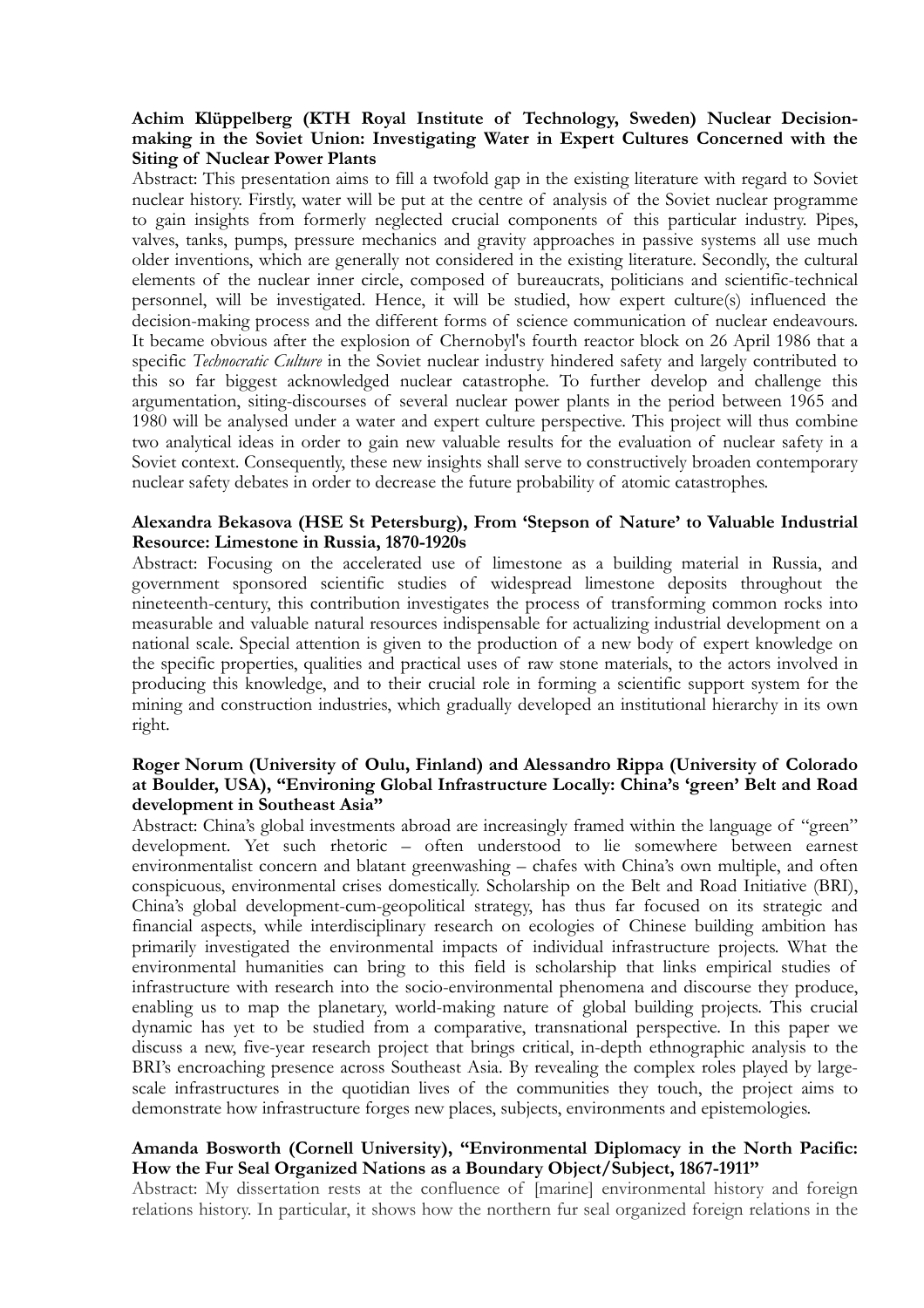North Pacific after Russia sold Alaska to the United States. The North Pacific-bordering nations had to find new ways of relating to one another when Alaska shifted from being an extension of Russia across what was essentially an interior sea (the Bering) to being controlled by a nation (the United States) with no prior presence along the Arctic. The seal became the organizing principle, causing Russia, Canada (whose foreign policy was controlled by Great Britain), the United States, and Japan to interact *at sea* and argue over who had ownership of mobile marine lives. I borrow the littleexplored concept "boundary object" from sociology to help explain how seals functioned in this new world. Boundary objects create a new space between other things, translating between things, importantly through *action*. They embody different purposes for each group between which they mediate, but consensus is formed around their acknowledged collective usefulness. Marine megafauna built a zone of transnational contestation through their habitation of the North Pacific, and they moved that zone around by their mobile natures. South of the Bering Strait, the same fur seals migrated along a north-south corridor either through American-Canadian waters or Russian-Japanese waters. Seals *created* these corridors. Little has been written about boundary objects since an American sociologist and philosopher first introduced the concept in 1989. In this presentation I will explore why I believe this concept is especially useful for environmental history, and I will offer boundary *subject* as a more productive way to discuss living animals that serve in this role.

#### **Natalia Maksimishina (Central European University), "Never Mind the Sun, Comrade, It's We Who Are the Bosses: Time and Temporality in the Soviet Arctic in the 1930s"**

Abstract: My report for the conference "Situating the 'Global' in Contemporary Humanities" is based on the research I made for my master thesis in the Central European University in 2019. The report focuses on the Soviet Union's conquest of its northernmost territories, which reached its full capacity during the 1930s. It follows a special interest in the temporality of the Soviet Arctic, the relationship between Moscow and the Soviet Arctic territories, the role of modern technology, and the pioneers of the Arctic together with their relation to the Arctic nature. I argue that the development of the Soviet Arctic was accompanied and even overshadowed by its image as created in the Soviet press. Using a variety of interrelated sources, such as the Soviet journals *Sovetskaya Arktika [Soviet Arctic]* and the *Bulletin of the Arctic Institute*, I investigate the major attributes that were established for the mythology of the Soviet Arctic. I contrast this with how the Soviet Arctic was portrayed in western sources, namely contemporary travelogues of journalists and international scholars' works. My analysis will show that the myth of the Soviet Arctic as constructed by the Soviet press had several functions. One was to maintain a stronger connection between the Far North and the capital. In addition, the Arctic myth was meant to diminish the perceived difference between the living standards in Moscow and that of the pioneers in their remote settlements. In the context of labour shortage, the positive portrayal of life in the Soviet Arctic was also aimed at increasing internal migration into the region. The Soviet press played a key role in this effort at normalizing the image of the Arctic in public perception, overriding previous, exoticizing tendencies. Modern technologies such as the radio and aviation let the distance to the country's northern frontier vanish and further strengthened the mental connection of the Soviet Arctic with the capital. I will explore how the conjoint effects of the various elements constituting the myth of the Soviet Arctic affected the everyday routine of the northern pioneers. Notably, the regular radio broadcasts transmitted from Moscow organized the daily regime of the Arctic inhabitants and were meant to abolish the time gap between the two places. The image of the ideal Soviet Arctic pioneer was part of the larger Arctic mythology. I challenge the expression "struggle with nature" that is omnipresent in the secondary literature on the Soviet Arctic. Aiming for a more nuanced view, I investigate the meaning of the word "nature" in the sources, developing a different reading of the term. Here, I will argue that the term should be seen in relation to human internal qualities and their interaction with the external world, but that"nature" was not the main antagonist of the human as commonly portrayed. Seen together, the research I made puts into question the relationship between Moscow and the Soviet Arctic as that of a binary opposition of center and periphery, as was argued by scholars before. I also critically engage with aspects of older and more recent historiography on the Soviet Arctic that appear problematic from the point of view that my sources offer.

#### **Julia Lajus (HSE St Petersburg) and Alexey Kraikovski (HSE St Petersburg), "The Space of Blue and Gold": The Nature and Environment of Solovki Islands in History and Heritage**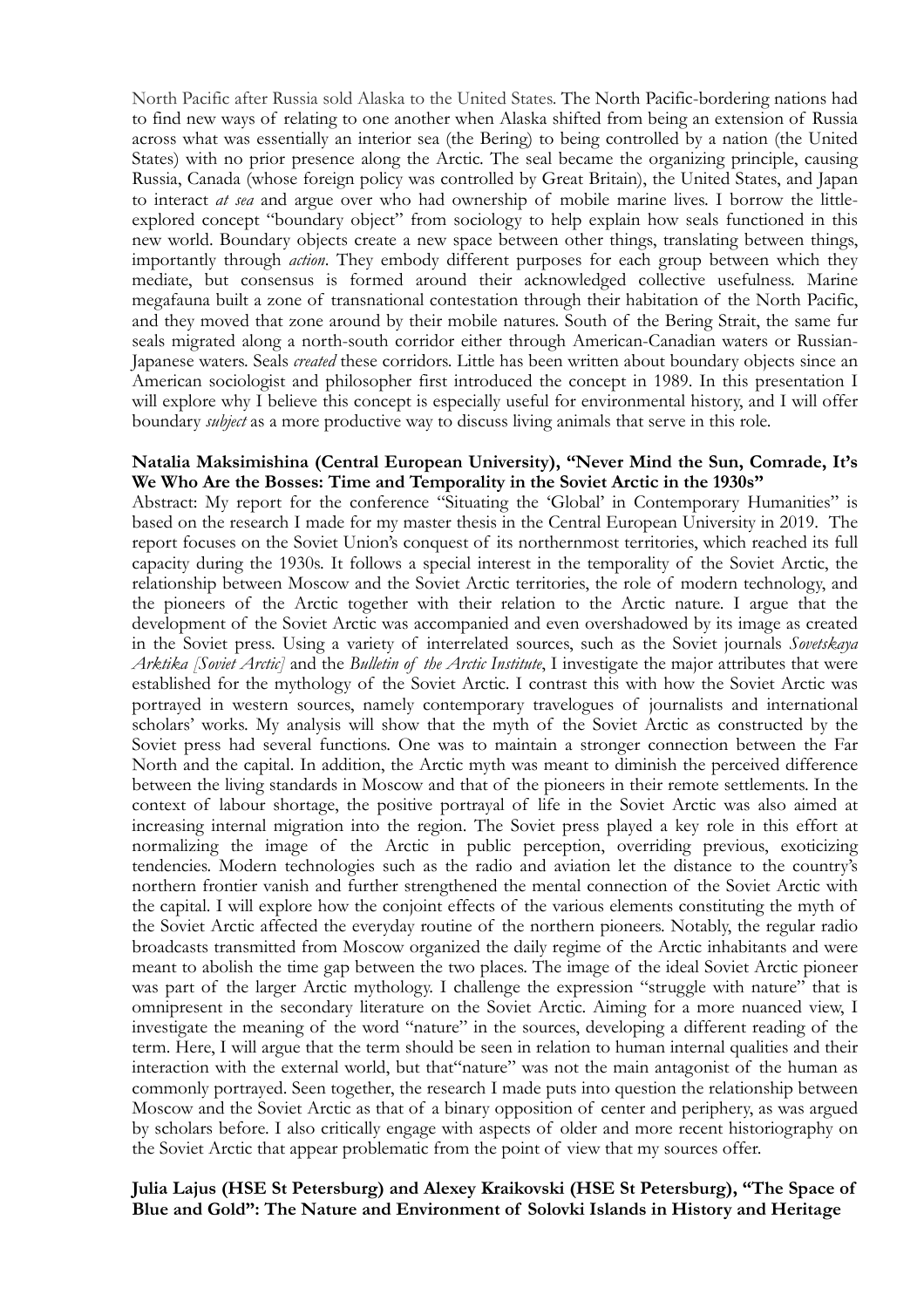## Panel 2: "Ethnographic Museum in the Optics of the Anthropology of Globalisation" 18 **October 11:00-17:00 (rooms 221 and 413)**

**Andrey Golovnev (Museum of Anthropology and Ethnography "Kunstkamera", RAS), "Exhibiting the Atlas of Nomadic Technologies"** 

## **Svetlana Adonieva (St Petersburg State U), "Ethnographic Museum as Taxonomy: Ethnic Self-Identification as a Process"**

Abstract: The Russian Ethnographic Museum was created to "present a picture of the ethnographic extension of our country, a picture of the peoples living in Russia and its immediate vicinity" (Decree on Establishment, 1895) (1), and also to "educate the public". It offered visitors an "ethnic portrait of every nation"(2). At that time there was no contradiction in the fact that the museum represented cultures of the lower classes (peasantry, philistinism, "foreigners"), it was calling them "people": noble classes were not called people. Someone (subject) described and presented to the "public" his object - "people". At the grand opening in 1923, the museum was called "a monument to the working people of the Great Country"(3): the rhetoric has changed - the subject himself has become a "people", so it would seem that he had to describe himself, "from the inside", from the categories of its own life world, but normative taxonomy has been maintained. The Soviet state optimized it and used it for its needs, making ethnicity an indispensable element of self-identification of citizens ("fifth point" in the passports). Pierre Bourdieu considered as one of the most important types of state power, the power to produce and impose certain categories of thinking: "Realizing in social structures and in mental structures adapted to them, the established institution makes us forget that it is the result of a long series of institutionalization actions and is presented with all its external signs of naturalness  $\frac{d}{dx}$  Thinking through ethnic and national categories has become a natural thing for the population of Soviet and post-Soviet Russia: the instrument of state identification of a citizen, external to its subjectivity, has become one of the categories of self-identification. The Ethnographic Museum retains its privilege to produce a normative "distilled" ethnic identity, the question of whether its visitors can use it for self-identity, to me it seems to be one of the pressing issues of the current social contract.

 $\overline{\phantom{a}}$ 

### **Polina Vanevskaia (HSE Moscow), "Constructing India in Contemporary Museum Spaces in St. Petersburg"**

Abstract: In the culturally heterogeneous spaces of modern big cities, it is relevant to turn to the study of the representation of cultural Others who have become territorially close to specific Us. The presented research is based on some theoretical conceptions such as globalization (Giddens E., Eriksen T.), deterritorialization (Giddens E., Appadurai A.), scapes (Urry J., Appadurai A.), locus (Giddens E.), and hybridization (Bhabha H.) The main object of the research is social-cultural space of St. Petersburg, which is empirically conceptualized as the complex of urban places, where patterns and material artifacts of Indian culture are presented. The subject matter of the research is the complex of representations of Indian culture in St. Petersburg. St. Petersburg's museums with Indian expositions (The State Hermitage Museum, Peter the Great Museum of Anthropology and Ethnography (the Kunstkamera), Museum of the History of Religion, Roerich Family museum and institute) are considered as specific loci of Indian culture representation. In addition, the analysis included ethnic shops and cafes, educational institutions and spiritual organizations. The research methodology was focused on semi-structured expert interviews, supervision, and qualitative (ethnographic) content analysis of Internet discourse connected with selected places. According to

<sup>(1)</sup>Российский этнографический музей: 1902-2002. СПб: Славия, 2001. С.11. (2) Там же. С.22. 3 Там же. С.26. (4) Бурдье П. Дух государства: генезис и структура бюрократического поля // Поэтика и политика. Альманах Российско-французского центра социологии и философии Института социологии Российской Академии наук. М.: Институт экспериментальной социологии, СПб.: Алетейя, 1999. С. 125-166.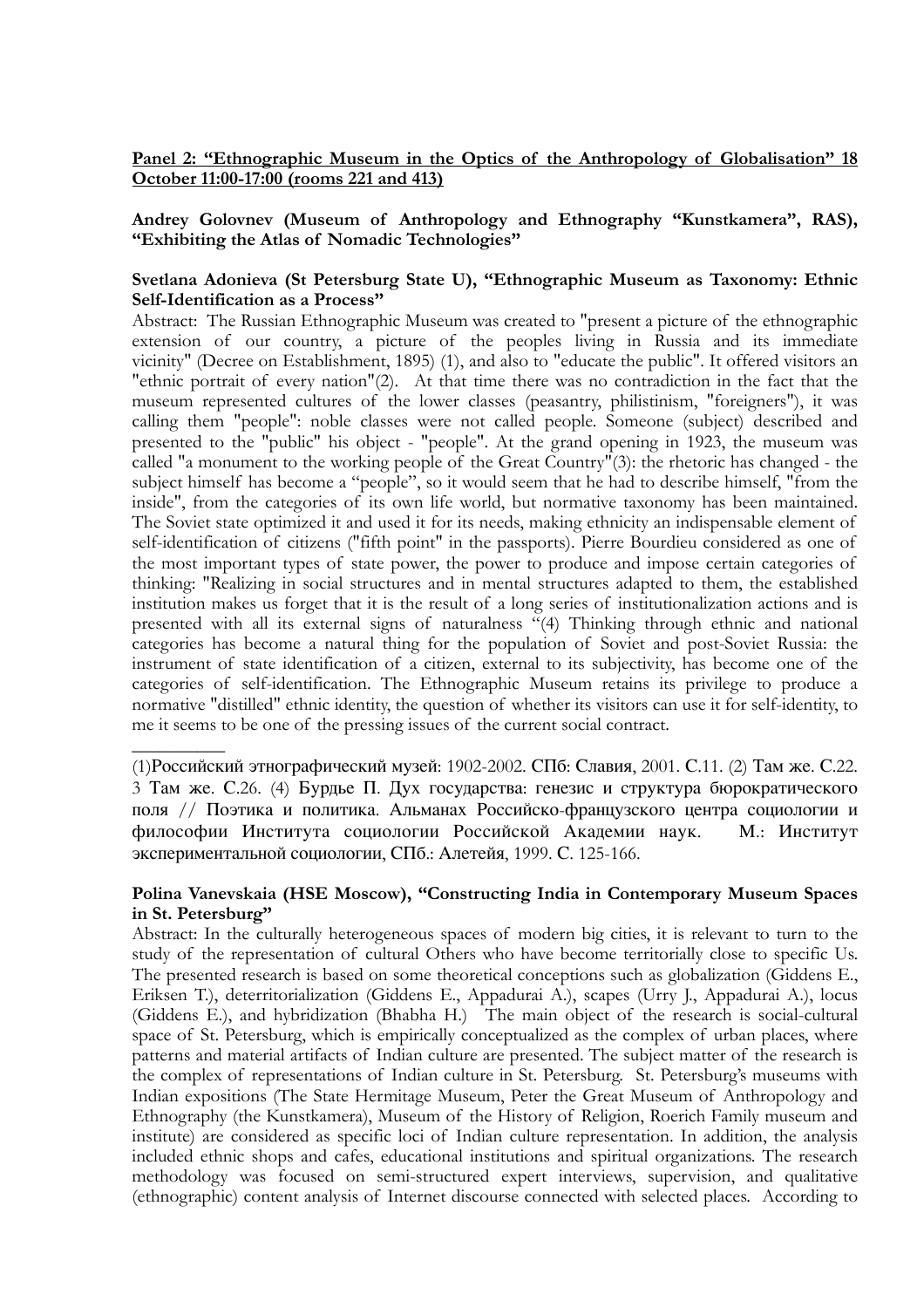results, there are several types of Indian culture representations in socio-cultural space of St. Petersburg, namely domestic, oriental, near and far, artistic, gastronomic, and spiritual. In this context, the museum can be considered as articulation mechanism for cultural diversity of the space of modern big cities.

#### **Valentin Diaconov (Garage Museum of Contemporary Art, Moscow), "Museum of Digital Poverty: How do class and inequality manifest in the ethnographic display?"**

Abstract: This talk will take up a form of a speculative institution proposal - the Museum of Digital Poverty (MDP). Operating along the ideological lines of early Imperialist ethnographical museums, the project of MDP is based on the proliferation of neo-folkloric and quasi-anonimous forms of 'digital native' cultural artifacts: Memes, conspiracy theories, various instances of promoting knowledge that is positioned as an antidote to (oppressive) scientific establishment. The mission, exhibition and operative strategies of the MDP, as outlined in the talk, will serve as a contrast to real-world examples of ethnographic curating that ignores issues of class, economic inequality, military pressure and other extra-ethnographic factors. Eric Hobsbawm's evergreen notion of 'invention of tradition' by the industrialists and Romantics plays an important part in the MDP's programmed ignorance of power relations that the 'digital natives' are involved in. In a way, we cannot talk about MDP without trying to reform it: The next stage of the proposal is a simulated 'de-colonizing' of MDP through Dipesh Chakraborty's theory and Fred Wilson's practice.

#### **Han Vermeulen (Max Planck Institute for Social Anthropology), "Leibniz's Ethnolinguistics and Russian Ethnographic Expeditions from Müller to Boas"**

Abstract: The historical linguistics of G.W. Leibniz, formulated between the 1690s and his death in 1716, had an impact on the academic expeditions in Siberia and other parts of the Russian Empire during the eighteenth and nineteenth centuries. It provided the foundation for the comparative ethnographic program of G.F. Müller during the Second Kamchatka Expedition (1733-1743), with which systematic ethnography began. Leibniz's paradigm served as a cornerstone for the physical expeditions led by P.S. Pallas c.s. (1768-1774) and subsequent ethnographic research until the Jesup North Pacific Expedition (1897-1902) led by Franz Boas. The connection between linguistics and ethnography remained strong in Russia and Germany until the late nineteenth century. This relation gave Russian and German ethnographers a head start over their competitors in other academic centres of Europe because it was less judgmental and less speculative than a focus on manners and customs or even on "national character." To Müller, the study of languages was as important as the collection of material culture, of data on economics, religion, etc. It was only with the detailed historical ethnology of Boas that the principle of "one nation – one language" was called into question.

#### **Nikolai Ssorin-Chaikov (HSE St Petersburg), "The gift order of things: empire, territory and museum collections of the Nicholas II trip to the East"**

### **Stanislav Petriashin (Russian Museum of Ethnography), "Soviet Family of Nations": The Quest for Coevalness in Stalinist Ethnographic Museums"**

Abstract: Soviet authorities declared their goal to make all peoples ("progressive" and "backward") equal and modern by means of accelerated socio-economic development. In 1930s this objective was announced to be accomplished and ethnographic museums were to display the success of Soviet nationality policy. How the problem of representation of Soviet peoples' coevalness within socialist modernity was solved? What new strategies of fieldwork, collecting, and exhibiting did museum curators develop? What temporal and political implications their solutions appeared to have? I'll try to answer these questions using the example of The State Museum of the Ethnography in Leningrad (SME) in 1930–50s. Anti-colonial rhetoric, display of contemporaneity, persons ("new men"), and Soviet art, elements of collaborative museology were employed in some way to show Soviet nations' equality and being in one socialist time. SME's attempt to exhibit the coevalness of Soviet peoples, however, reintroduced the power/knowledge hierarchy between visitors and museum in the form of present/future distinction. Economic, cultural, and personal achievements on the display represented the so-called "green shoots of future in the present" and served as an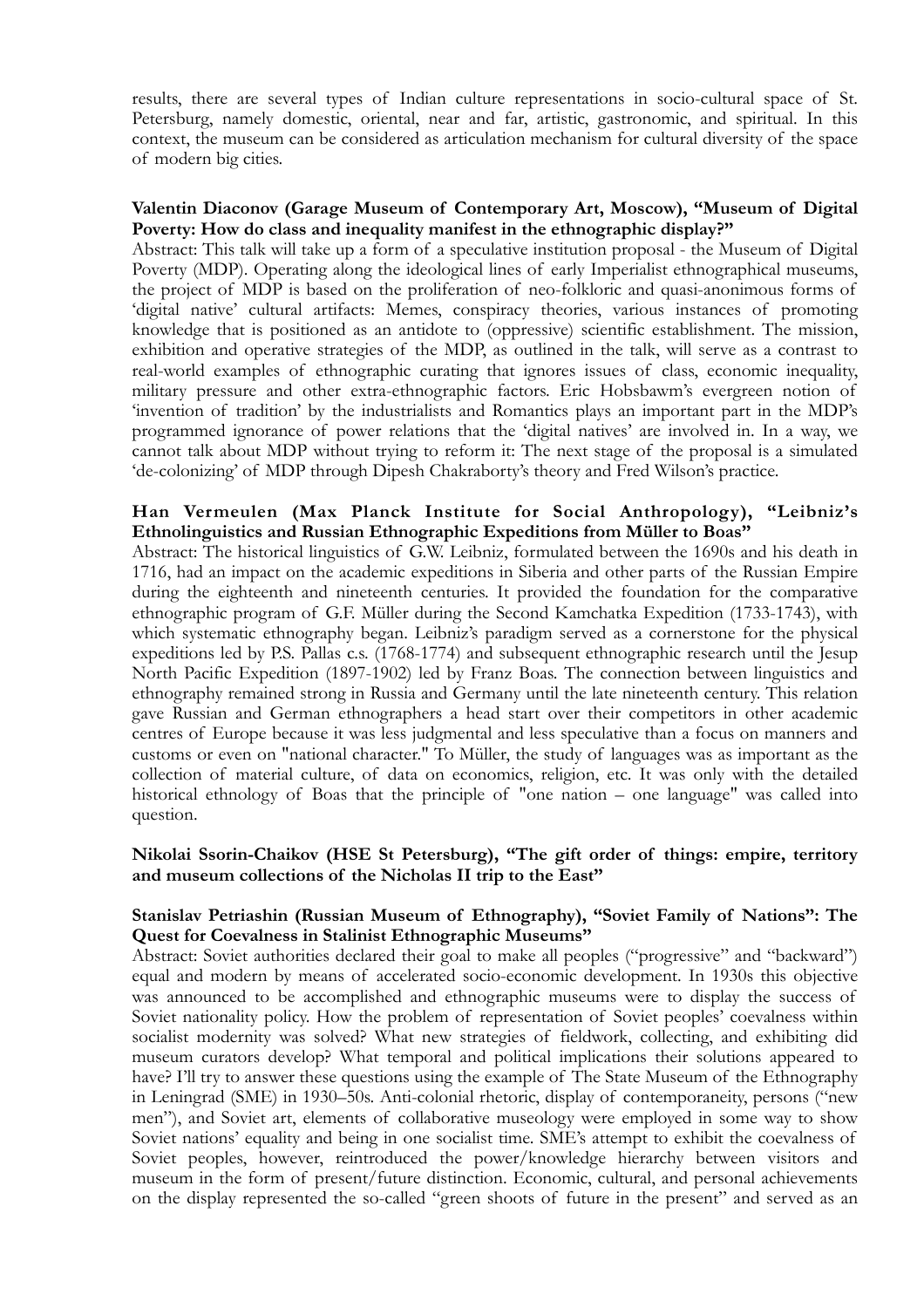example to follow. Nevertheless, another well-known oppositions, such as anthropologist/ informant, museum/source community, and metropolis/colony were somewhat blurred. Thus one can claim that decolonization of western ethnographic museums was also partly anticipated by SME in 1930s.

## **Panel 3: "Turning the Digital Turn in the History of Art" 18 October 11:00-17:00 (room 409)**

The panel is devoted to the new technological opportunities which can be both beneficial for arthistorians/cultural scholars and art-educators worldwide, so called 'digital turn'. But rather than looking at the advantages and challenges of digital use in the field, the panel focuses on new developments as a possible tool for more inclusive agenda for art history. In particular, the panel puts an emphasis on feminist and queer issues, de-colonization of art-history, and seeks for the new ways on how to find a place not for very few artists recognized but many invisible and unnamed heroes of past and present art-scenes.

# **Benjamin Binstock, Center for Advancement of Visual Technologies in Art History (Amsterdam) Turning the Digital: An Imaginary Rembrandt Museum and Imaginary Vermeer Museum**

*Abstract:* We live in the digital age; that "turn" has been made. Yet we can turn this digital age to our advantage, by focusing new means on old problems that were never resolved. Take Johannes Vermeer's Girl with a Pearl Earring, "the Northern Mona Lisa," which is now almost as hard to see through selfie-taking crowds. André Malraux long ago coined the term "imaginary museum," or "museum without walls," to evoke the revolutionary possibilities of reproductions, which have been exponentially expanded in our digital age. Malraux was a scholar of Vermeer and wrote about his use of his family members—wife, daughters, and others—as models for his interior scenes. Several subsequent scholars came to this conclusion, whereas others deny it on dubious grounds. Malraux's initiative offers a way beyond the museum's walls and crowded rooms, through connections between paintings: not just identifying Vermeer's family models, who replace one another and age over time in his paintings, but also reconstructing his painting-by-painting development. This was not previously possible because of several "misfit" works, which do not correspond to his distinctive approach or extraordinary skills, yet were based on his compositions, models, and the same rooms of his house. Since he had no official students, the artist could have been one of his children, specifically his eldest Maria, model for his Girl with a Pearl Earring, who is recognizable in her response in her early self-portrait study Girl with a Red Hat. Along with resolving long neglected problems of connoisseurship and the order of Vermeer's small oeuvre, an Imaginary Vermeer Museum makes possible the discovery of his daughter as his secret apprentice, apropos for this session dedicated to recovering repressed voices.

Such a voice need not be a woman or unknown artist, but could include Rembrandt's. His students are well known, yet only from their own mature, albeit limited voices. The paintings they produced in his studio, emulating his style in their distinct ways, which he sold as his own as his legal right, are currently assigned to Rembrandt. These circumstances result partly from monetary and cultural investment in Rembrandt's name, yet also partly from a failure to follow his painting-by-painting development. Conversely, we cannot follow Rembrandt's development with the paintings currently assigned to him. An Imaginary Rembrandt Museum helps resolve fundamental problems of method and investments in scholarship, yet also opens a Pandora's box of fascinating questions about our understanding of art, turning the digital on the disciplinary foundations that make it possible

## **Margarita Kuleva, Higher School of Economics (St Petersburg) Data (In)sensibilities**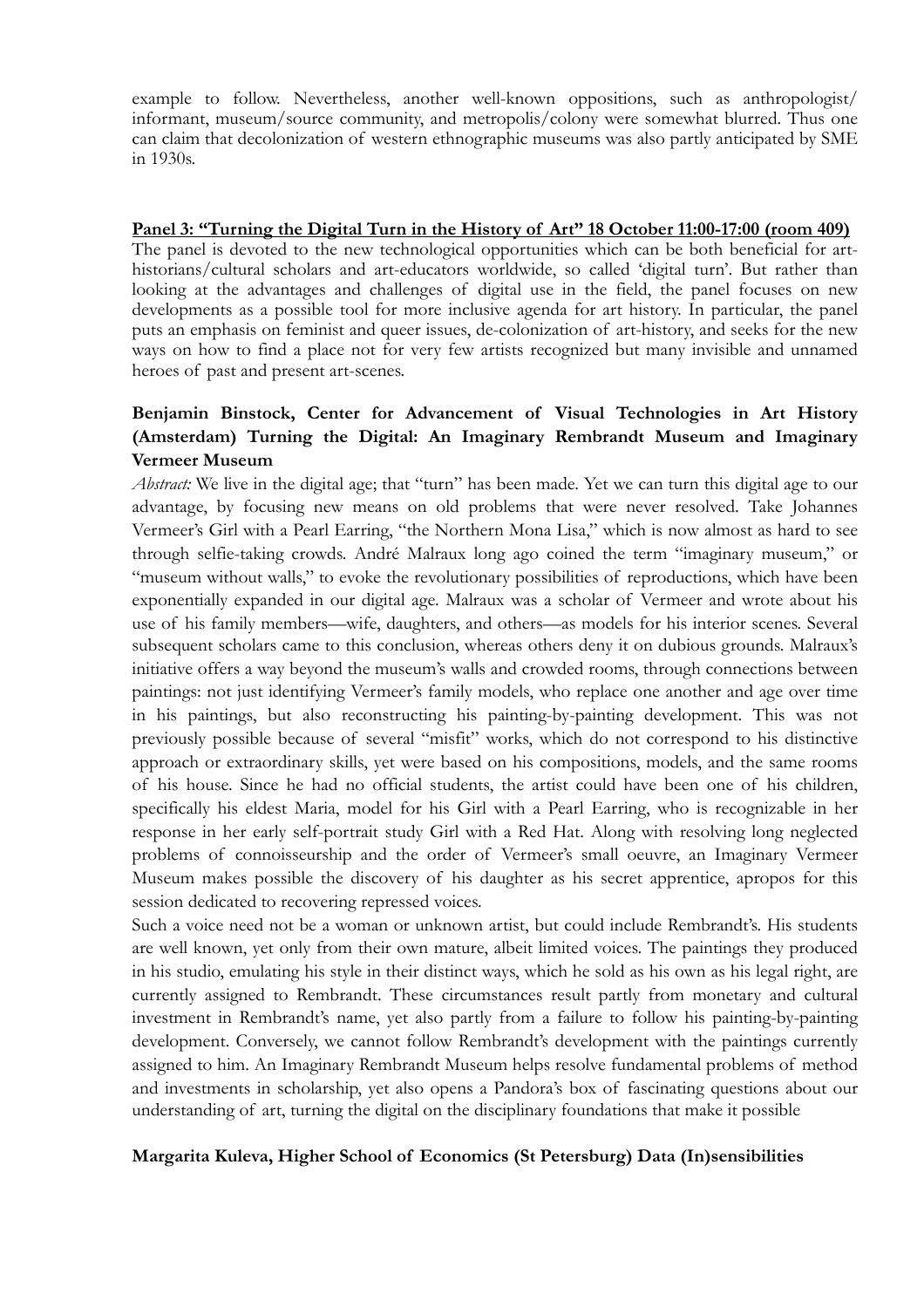## **Panos Kompatsiaris, Higher School of Economics (Moscow) Mapping Artistic Networks in Post- Biennials**

*Abstract:* Since the early 1990s global exhibitions of contemporary art are proliferating at an increasing speed in different local contexts and cities across the world. As platforms of crossdisciplinary collaboration and experimentation for art practitioners and socially engaged actors, activists and scholars, contemporary art biennials have become sites of increased visibility. Further so, they are both sites of networking and self-branding in the context of neoliberalism's attention economy as well as sites of disensus, where curators are expected to raise critical awareness on the issues of the day. As a result of these contradictions, the main literature around the 'biennial phenomenon' mainly progresses a double-edged approach describing these mega-shows as both empowering platforms for local contexts and as responsible for spreading the Euro-centric canon and thus guilty for reproducing cultural imperialism. This study wishes to contribute to the literature around biennials by looking at how the above tensions are played out in the context of 'postsocialist biennials'. We look at shows including the Baltic Triennial of International Art, Kaunas Biennale, Prague Biennale, Odessa Biennale or Kiev Biennale, gathering data regarding the educational backgrounds and institutional connections of artists participating in these biennials as well the identity of sponsors and stakeholders. Using a computational methodology derived from natural language processing (NLP) and social network analysis (SNA), the study seeks to answer the following questions: Which art institutions (art schools, universities, residencies, exhibition venues, galleries) are most represented in the scene and to which extent are these institutions connected with local or international contexts? Regarding in particular the educational backgrounds of the artists, do participants from former socialist countries tend to frequent art training institutions abroad, particularly in Western Europe and North America, as local artistic fields become increasingly part of a globalized art system?

## **Bruno Moreschi, artist, Innovation Center of the University of São Paulo (São Paulo) Institutional critique 2.0 - Artistic Experiences in Artificial Intelligence Systems**

*Abstract*: The presentation will discuss recent research conducted by Moreschi from the experimental and critical use of Artificial Intelligences (especially computer vision) in artistic contexts. Through processes such as reverse engineering, these experiences deconstruct artistic objects and their official discourses, contributing to a kind of expansion of a practice known as institutional critique. Among these experiences, the project Recoding Art, a research that involved creating a platform that centralized 7 comercial Artificial Intelligences to read the collection of Van Abbemuseum, NL; and Another 33rd São Paulo Biennial, which was intended to stimulate non-traditional understandings of this exhibition, some from the experimental and creative use of AIs.

## **Margarita Skomorokh, Laboratory for Computer Games Research (St Petersburg) Moving / Touching / Seeing: Haptic Vision in Digital Games**

*Abstract:* According to the constructivist approach to the issue of art perception, visual arts change the way how we see. Video games, unlike many other visual arts, encourage interaction with their medium, thus creating a new type of perception, haptic vision, blurring the line between seeing and touching. This talk will address art games with unconventional visual aesthetics where the mechanics of haptic vision is emphasized (rather than camouflaged for the sake of "realism") and artistically explored.

## **Victor Kudryashov (Media Materia, St Petersburg), "How art speculates future"**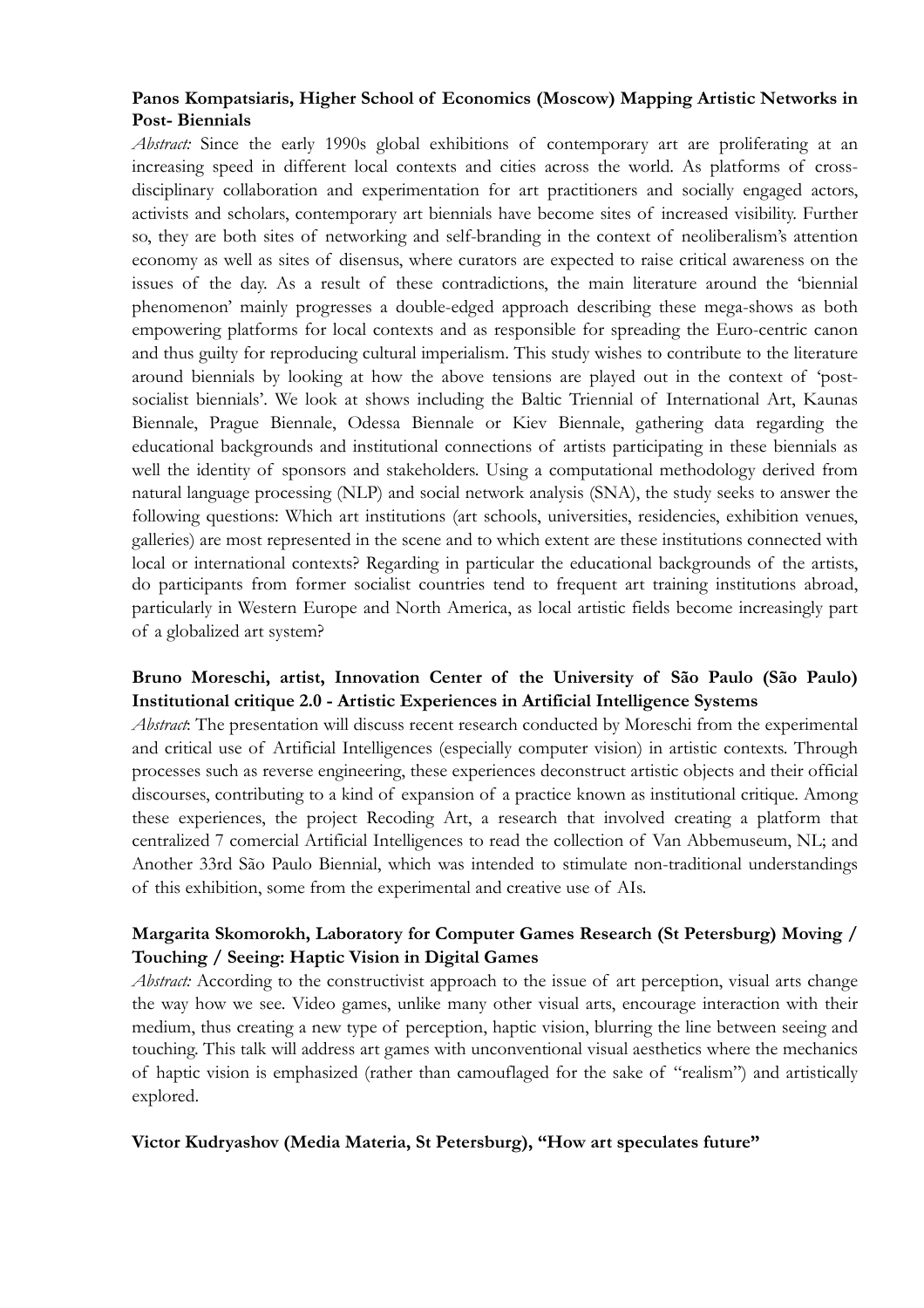## **Panel 4 "Language, Thought and Material Culture: Legacies of the Leningrad School of Typology and its Context in History of Ideas" 18 October 11:00-13:30 (room 413)**

Типологические иследования языка первой половины прошлого века, основной базой которых являлся Институт языка и мышления (до 1932 г.: Институт Яфетидологии) Академии Наук, составляют уникальный эпизод в истории культуры и идей минувшего столетия. Общее стратегическое направление этих исследований, которое можно охарактеризовать как "лингво-анропологическое", складывалось из взаимодействия лингвистической типологии, этнографии, социологии и философии культуры. Интердисциплинарный подход, характерный для школы, и стремление связать явления языковой формы с теми смыслами, которые они получают в социальном и материальном контексте, противостоял дисциплинарному изоляционизму и чисто формальной ориентации как основным направлениям лингвистики ХІХ века.

Можно назвать три основных направления в рамках Ленинградской типологической школы, тесно сопряженные друг с другом. Первое, связанное прежде всего с именем Н. Я. Марра, подчеркивала многообразие социальных, идеологических и материальных факторов языковых изменений, делающее утопической идею представить эти изменения в виде регулярных моделей. Оно перекликалось с идеями Гуго Шухадта (Hugo Schuchardt) и Карла Фосслера (Karl Vossler), а тажже с кругом идей М. М. Бахтина и его школы (Алпатов 2005). Второе направление рассматривало язык в связи с этнографическими исследованиями, с эмфазой на изучении социальной структуры и материальной культуры (В. Г. Тан-Богораз). Наконец, третье направление занималось изучением исторических форм и категорий сознания в связи с типологией языковых структур; Лингвистический аспект этого направления был представлен в первую очередь работами И. И. Мещанинова, а историко-культурный - И. Г. Франк-Каменецкого и О. М. Фрейденберг.

"Разгром марризма" в начале 1950-х годов, при всей репрессивной произвольности этого события, отразил всеобщую тенденцию в развитии лингвитической науки во половине ХХ века: ее возвращение к исследованиям чисто формального направления, направленных на создание унитарных моделей языковой "структуры", изолированных от социальных и антропологических контекстов. Тем более важно подчеркнуть, что традиция когнитивной и социо-этнографической ориентации типологических описаний языка сохранялась в ленинградской-петербургской лингвистике и в новейшее время.

Революционные изменения, произошедшие в сфере гуманитаных наук в последние десятилетия - от пост-соссюровской философии языка до "антропологического поворота" в изучении культурной истории и идеи социума как "воображенного сообщества", придают наследию ленинградской школы "языка и мышления" новую актуальность. Этот процесс находит отражение в исследованиях, появившихся в последнее время (Алпатов 2004; Patrick Sérot 2004; Ekaterina Velmezova 2007).

Алпатов, В.М., Волошинов, Бахтин и лингвистика, М. 2005 Алпатов, В.М., История одного мифа: Марр и марризм, М., 2004 Sériot, Patrick, ed., Un paradigme perdu: la linguistique marriste, Lausanne, 2004 Velmezova, Ekaterina, Les lois du sense: la semantique marriste, New York, 2007

**Evgenii Golovko (Institute of Linguistics, RAS) TBA** 

**Alexander Dmitriev (HSE Miscow), "Philology's departure and return: searching for the last century's intellectual identity"**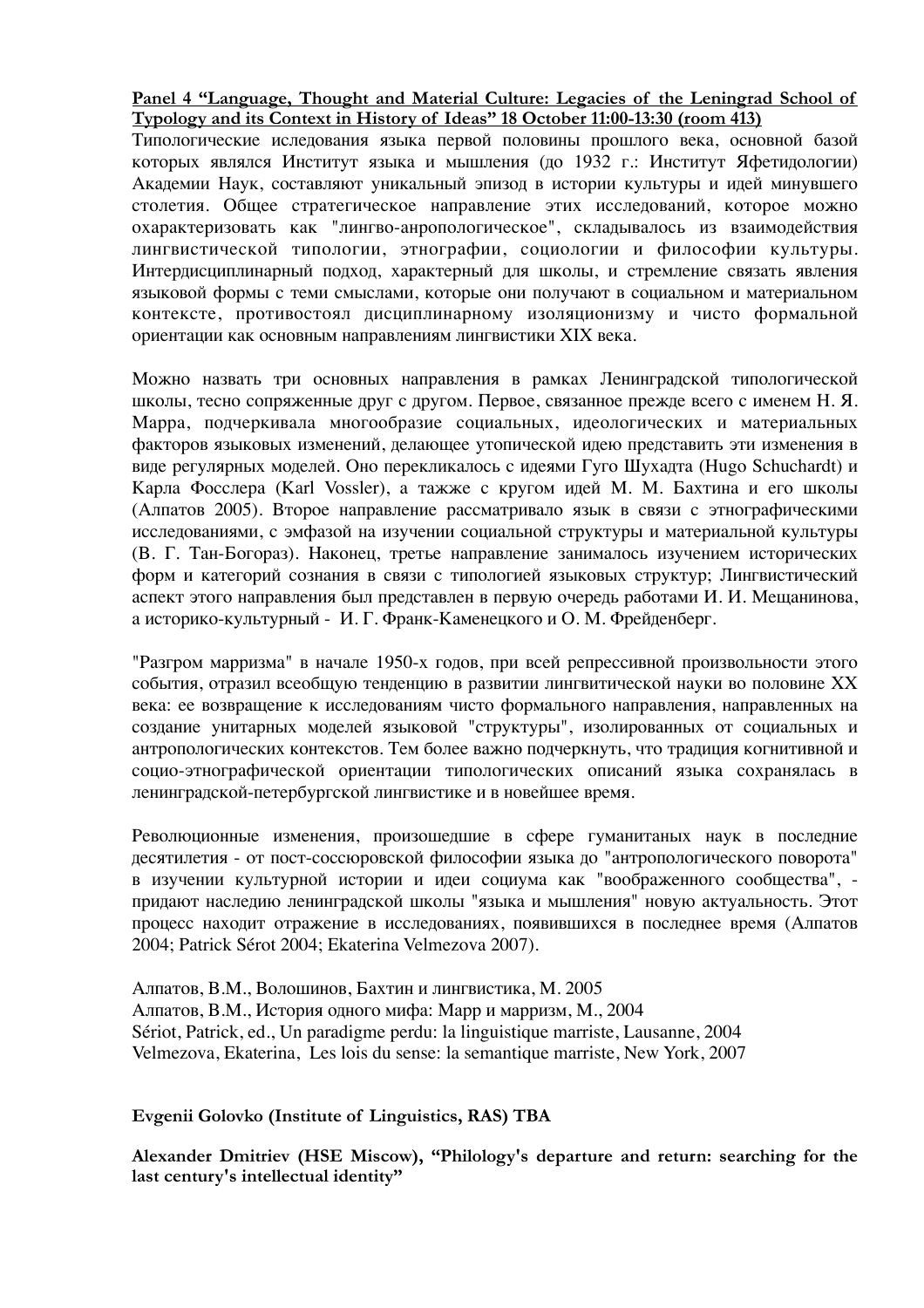**Boris Gasparov (HSE St Petersburg), "Marr and Saussure: one hundred years later"** 

**Nikolai Vakhtin (EUSPb), "St Petersburg studies of languages and peoples of the North and its demise"** 

**Ekaterina Velmesova (U Lausanne), "Nikolay Marr's heritage: new venues for research"** 

#### **18 October 17:30**

## **Roundtable "Globalization of Academic Knowledge" (room 414)**

Abstract: This round table addresses a significant gap in the interdisciplinary understanding of globalisation: how is the emergence of 'the global' as subject of inquiry in anthropology, history, *etc*., interlinked with the globalisation of social sciences and humanities themselves? What are global interconnections, inequalities and hierarchies that structure academic careers and practices of research, publishing and teaching? What theories of globalisation are applicable here? And, conversely, how are we to rethink these theories in light of these academic cases? The idea of this round table has been triggered by the ongoing debate about Open Access publishing and its global contours, and, also, by the increasing reliance of Russian academia on citation data of Web of Science and Scopus for management of academic careers.

- Panelists: Sarah Green (U of Helsinki, chair of *EASA*, the European Association of Social Anthropologists); Niko Besnier (U of Amsterdam, outgoing editor-in-chief of *American Ethnologist*); Alexander Semyonov (HSE St Petersburg, editor-in-chief of *Ab Imperio*); Elena Bogdanova (Centre for Independent Sociological Research, editor-in-chief of *Laboratorium*); Laia Soto Bermant and Nikolai Ssorin-Chaikov (U of Helsinki and HSE St Petersburg respectively, coeditors-in-chief of *Social Anthropology / Anthropologie Sociale*); Igor Fediukin (HSE Moscow); Aleksandra Kasatkina (Museum of Anthropology and Ethnography "Kunskamera"/ HSE St Petersburg)
- **Presentation of the new editorial team of the Social Anthropology/Anthropologie Sociale**, the journal of the European Association of Social Anthropologists (EASA) and their first issue of this journal. Editorial team: Nikolai Ssorin-Chaikov, Laia Soto Bermant, Lukas Lay, Jeanne Kormina

#### **19 October 10:00-14:00**

## **Roundtable "Citizenship and Empire":** (**10:00) (room 118)**

**Panelists**: Sergey Glebov (Amherst and Smith), Frank Gruener (U Bielefeld), Alexander Semyonov (HSE St Petersburg) and Federica Morelli (University of Turin).

The emergence of the category of empire as a way of decentering the nation-centered narratives of history has brought to the historical research a range of new analytical frames and tools. The category of citizenship, often in the form of the innovative pair of subjecthood-citizenship, has attracted recently the attention of a number of historians dealing with different imperial formations. One of attendant historiographic debates centered on the relevance of the concept outside of the experience of liberal and democratic states, highlighting the universal challenge of defining political belonging in both liberal and illiberal polities. Another debate concerned the temporal trajectory of subjecthood-to-citizenship, that is the alleged iron-law logic of evolution of collective, layered, unequal, and indirect subjecthood towards a homogenous space of equivalence among modern citizens, in short, citizenship-nationality. In a way, this discussion on subjecthood-citizenship trajectory reflected the meta-debates on the history of imperial formations, their inevitable restructuring under the challenge of modern sovereignty and nationalism or the persistence of layered and hybrid forms of political belonging and subjectivity.

With regard to the history of the Russian Empire and Soviet Union little research has been done on the continuum of practices and legal frameworks of subjecthood-citizenship, given the continental continuum of the Russian Empire from the autonomous Grand Duchy of Finland to the